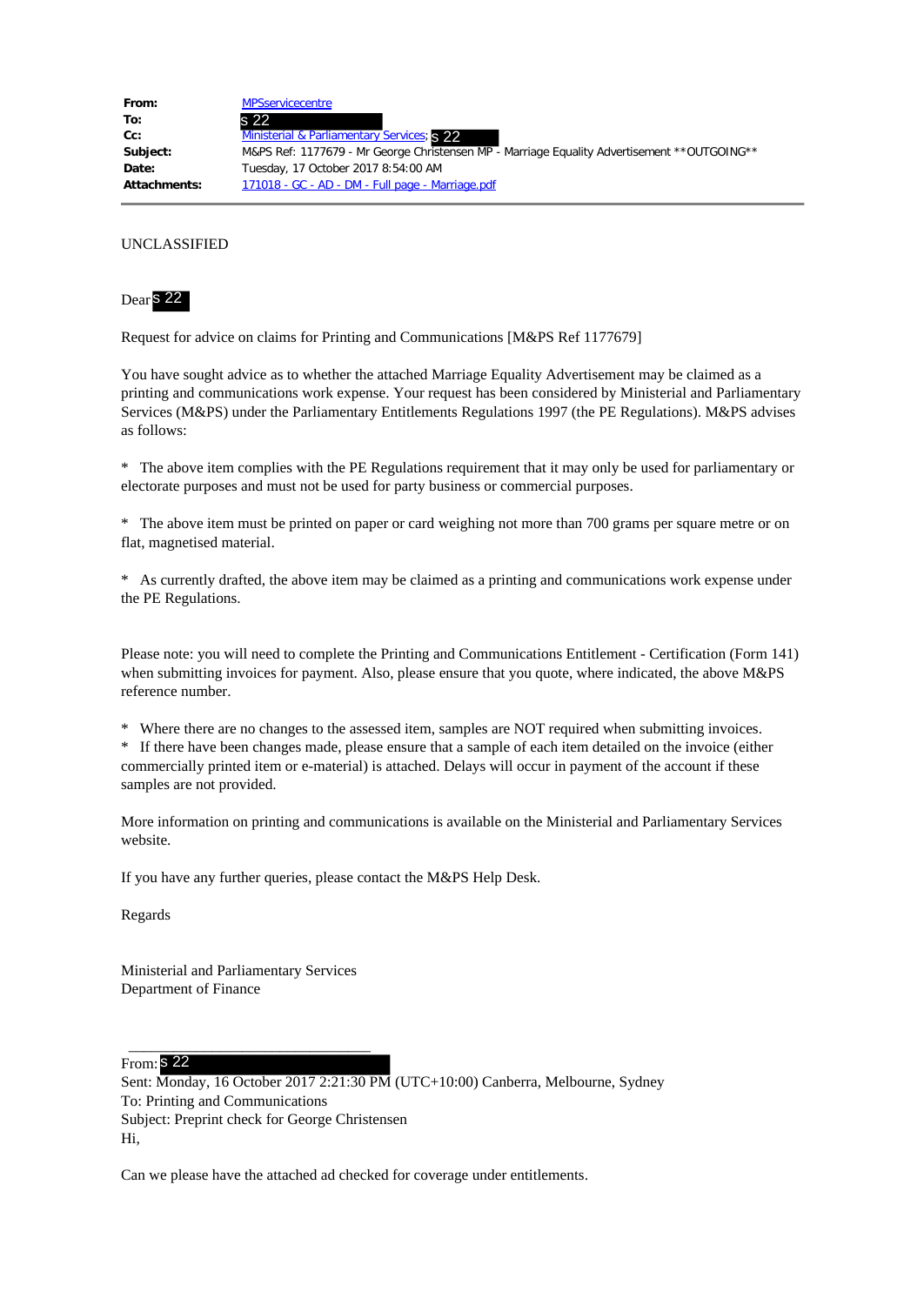Regards, s 22

s 22

Office of GEORGE CHRISTENSEN MP Federal Member for Dawson s 22

Web www.georgechristensen.com.au

UNCLASSIFIED